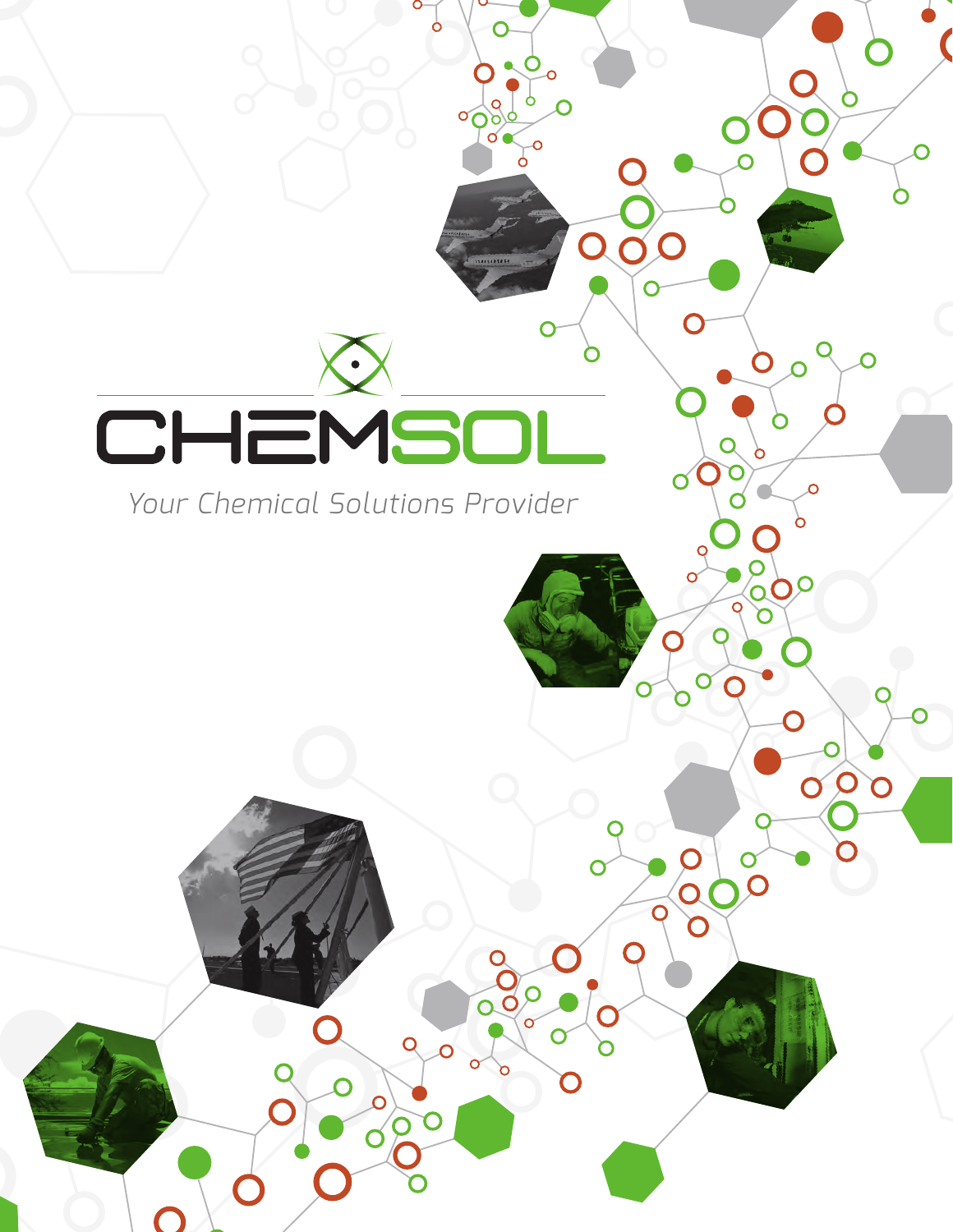Chemsol is a Quality of the Chemsol is a Quality of the Chemsol is a Quality of the Chemsol is a Quality of the Chemsol is a Quality of the Chemsol is a Quality of the Chemsol is a Quality of the Chemsol is a Quality of th Products List (QPL) stocking distributor.

> **DIRECT INTERACTION** with U.S.-based customer service representatives every time you call

#### **30+ YEAR HISTORY**

ummur

A trusted U.S. military  $\tt{supplier}$  with history as an audited defense contractor

### **SUPPLY CHAIN SOLUTIONS**

to aggressively address our customers challenges

#### **INDUSTRY KNOWLEDGE**

Extensive knowledge regarding technical specifications and usage

#### **HAZMIN FOCUSED**

Solutions including repackaging, low minimum quantities and just in time delivery

#### **PRODUCT DIVERSITY**

Extensive chemical line card covers end-to-end chemical needs

#### **RESPONSIVENESS**

Our goal is to provide solutions and a quote within 15 minutes!

## *The Chemsol* DIFFERENCE

Chemsol serves thousands of large and small aerospace and defense related companies including all major prime contractors, MRO facilities, subcontractors, U.S. government, privately owned companies and customers in 30 foreign countries.

# CHEMSOL

#### *Chemsol is a global chemical solutions provider.*

From chemical management solutions to one-time small volume purchases, Chemsol serves your needs.

We supply paints, coatings, adhesives, sealants and related MRO products.



We started in 1978 supplying one adhesive product to one customer – the U.S. military. We focused on what mattered and did it right because our customer demanded first class service, the right specification, the highest quality product, the right price and the fastest turnaround time. We remain a trusted supplier to the U.S. military, and today we have expanded our offering into a full line of chemical products and serve thousands of customers worldwide.

> *After 35+ years, our goals remain the same: Do it right and become your trusted chemical solutions partner.*

## *Customer* FOCUSED GROWTH

*Our strategy centers around calculated growth to better serve our customers.*

> Conversion coatings, primers and topcoats – solutions from start to finish

From corrosion preventives to passivation coatings

#### **Adhesives and Sealants:**

Military and aerospace grade products to serve your needs

## **Lubricants:** lubricants that meet

Greases, oils, and other industry specifications

**Solvents and Cleaners:** From industrial cleaners to calibrating fluids

**Waxes and Polishes:** Technical specifications or

general use

#### **SERVICES:**

- One-stop just in time chemical distribution management
- Custom repackaging solutions
- Small quantities as required
- International air and maritime packaging expertise
- Drop-ship/Blind-ship to customer

*Chemsol* PRODUCTS & SERVICES